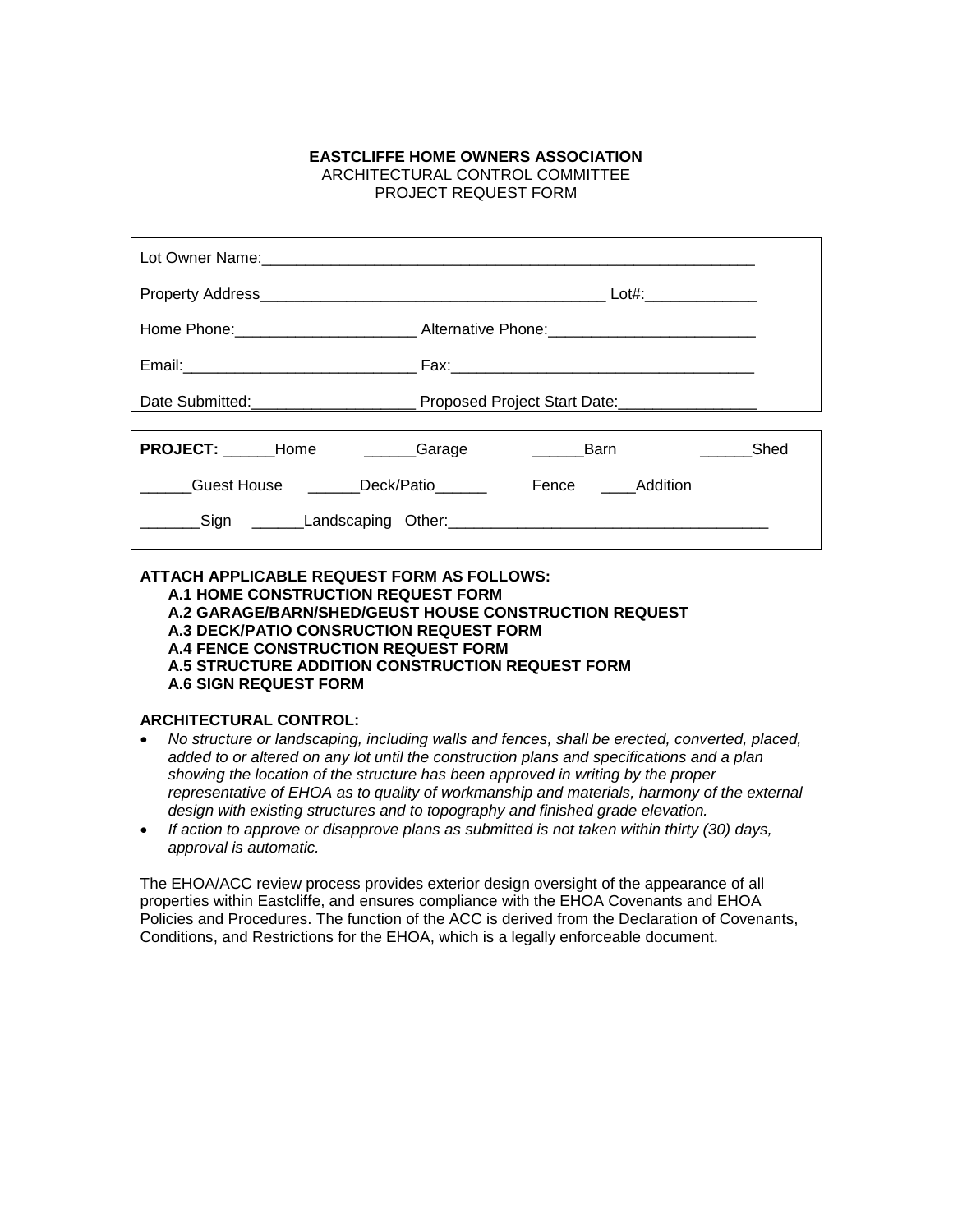#### Appendix A.1 EASTCLIFFE HOME OWNERS ASSOCIATION ARCHITECTUIRAL CONTROL COMMITTEE HOME CONSTRUCTION REQUEST FORM

## **HOME:**

- **EXECT** *All lots designated on the Plat shall be restricted to residential use either as vacation home or year round dwellings. Such structures shall be only one (1) family dwellings and shall be for residential use only.*
- Home construction shall be limited to those units which are conventional in design, and which *are constructed on site, using conventional materials, in such a way to blend with the environment.*
- No dwelling shall be erected or placed on any lot unless such dwelling has a ground floor *area of not less than 600 sq ft exclusive of garages carports, open porches, patios or court areas.*
- *No building shall be erected nearer than one hundred (100) feet to any boundary along the street, or so that any part of said building is closer than twenty-five (25) feet to any other boundary lines of said premises. Eaves, steps, and open porches shall be considered as a part of the building.*
- *All chimneys and fireplaces shall have a protective wire inside the chimney near the top to prevent any burning particles from escaping the chimney.*
- *Once construction is started the exterior portion of it must be completed within 12 months.*

| Dimensions: 2000 and 2000 and 2000 and 2000 and 2000 and 2000 and 2000 and 2000 and 2000 and 2000 and 2000 and |                               |  |
|----------------------------------------------------------------------------------------------------------------|-------------------------------|--|
|                                                                                                                | Color: ___________            |  |
|                                                                                                                | Color: <b>Color</b>           |  |
|                                                                                                                | Roof Pitch: North State State |  |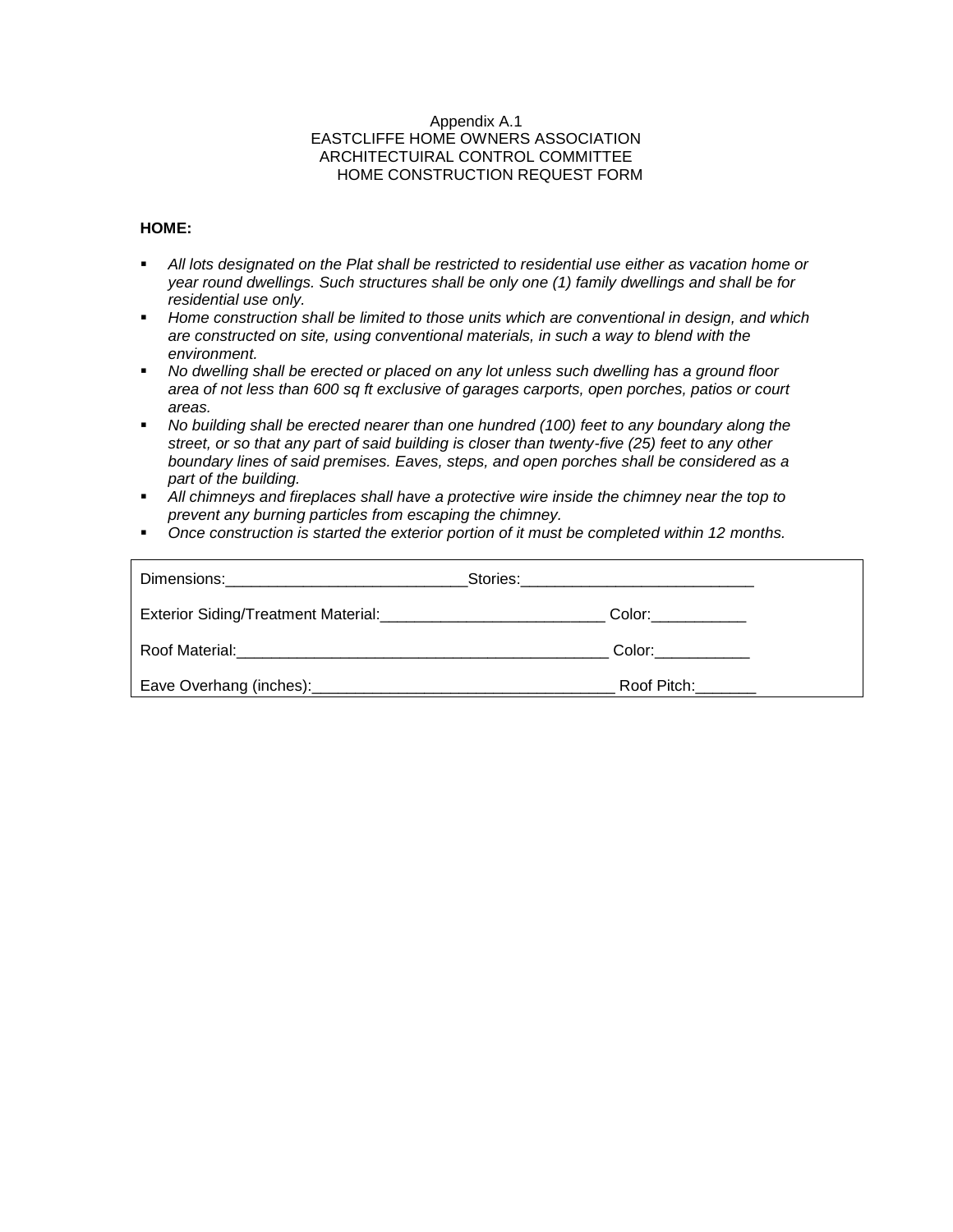#### Appendix A.2 EASTCLIFFE HOME OWNERS ASSOCIATION ARCHITECTUIRAL CONTROL COMMITTEE GARAGE/BARN/SHED/GUEST HOUSE CONSTRUCTION REQUEST FORM

| Please check appropriate item: |             |             |                    |
|--------------------------------|-------------|-------------|--------------------|
| <b>GARAGE</b>                  | <b>BARN</b> | <b>SHED</b> | <b>GUEST HOUSE</b> |

- Auxiliary buildings or structures usual to a residence may be erected or placed thereon.<br>■ No building shall be erected nearer than one bundred (100) feet to any boundary along t
- *No building shall be erected nearer than one hundred (100) feet to any boundary along the street, or so that any part of said building is closer than twenty-five (25) feet to any other boundary lines of said premises. Eaves, steps, and open porches shall be considered as a part of the building.*
- *Once construction is started the exterior portion of it must be completed within 12 months.*

|                                                                                | Stories:_____________________________                                                                                                                                                                                         |
|--------------------------------------------------------------------------------|-------------------------------------------------------------------------------------------------------------------------------------------------------------------------------------------------------------------------------|
| Exterior Siding/Treatment Material: <b>Exterior Siding/Treatment Material:</b> | Color:____________                                                                                                                                                                                                            |
|                                                                                | Color:____________                                                                                                                                                                                                            |
|                                                                                | Roof Pitch: North State State State State State State State State State State State State State State State State State State State State State State State State State State State State State State State State State State |
|                                                                                |                                                                                                                                                                                                                               |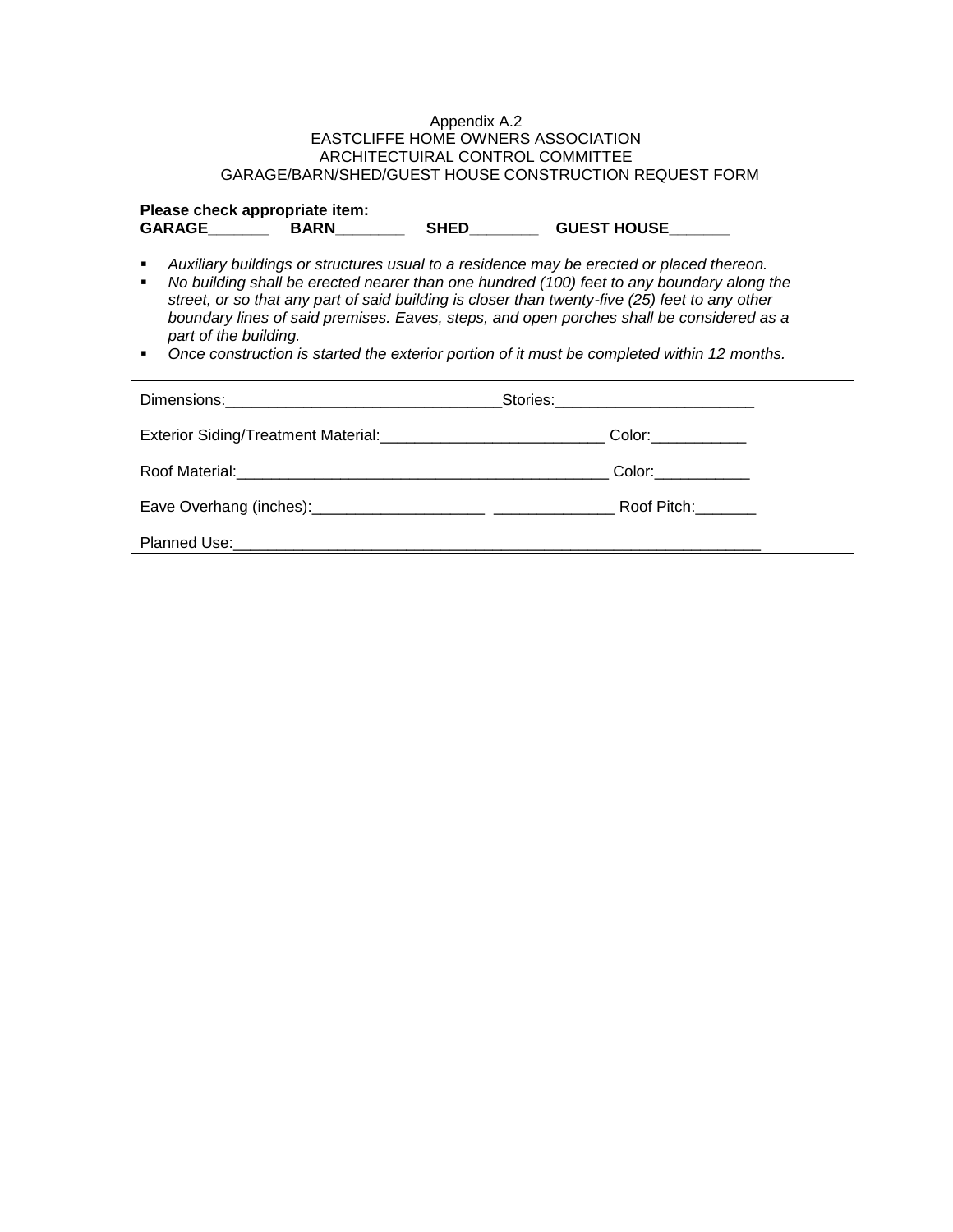#### Appendix A.3 EASTCLIFFE HOME OWNERS ASSOCIATION ARCHITECTUIRAL CONTROL COMMITTEE DECK/PATIO CONSTRUCTION REQUEST FORM

## **DECK/PATIO:**

▪ *Once construction is started the outdoor project must be completed within 12 months.*

| Dimensions:                    | Levels: |        |
|--------------------------------|---------|--------|
| <b>Construction Materials:</b> |         | Color: |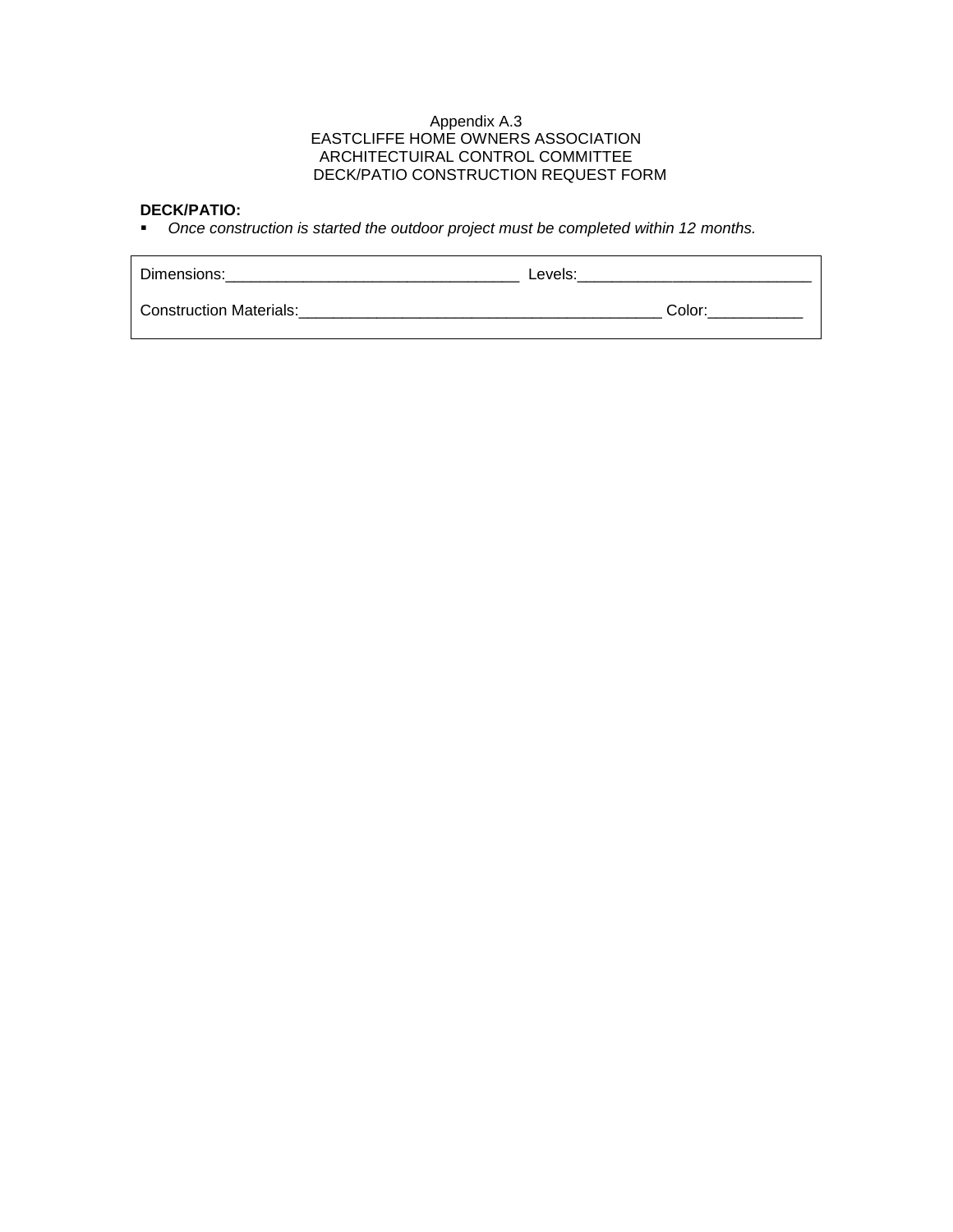## Appendix A.4 EASTCLIFFE HOME OWNERS ASSOCIATION ARCHITECTUIRAL CONTROL COMMITTEE FENCE CONSTRUCTION REQUEST FORM

## **FENCE:**

- *Fencing which is constructed on lot lines contiguous to road right of ways as shown on the recorded plat of Eastcliffe I must be placed no further outward from the center of any lot than the interior easement line which is indicated by notes on said plot.*
- *Fences may be constructed on interior lot lines in contradiction of EHOA Covenants if these covenants except that in such case the lot owner shall be liable for expenses of damage, repair and replacement of such fencing as may be incurred by the installation of any utility systems.*
- *No fence, wall, hedge, tree, or shrub planting which obstructs sight lines at elevations between two (2) and six (6) ft above the roadways shall be placed or permitted to remain on any comer tract within the triangular area formed by the street property lines and a line connecting them at points twenty-five (25) ft from the intersection of the street property line extended.*
- *The same sight-line limitation shall apply on any tract within ten (10) ft from the intersection of a street property line with the edge of a driveway or access on any tract.*
- *Once construction is started the exterior portion of it must be completed within 12 months.*

| Linear Feet:                   |             | Height: |             |  |
|--------------------------------|-------------|---------|-------------|--|
| <b>Construction Materials:</b> |             |         | Color:      |  |
| Gates:                         | Functional: |         | Decorative: |  |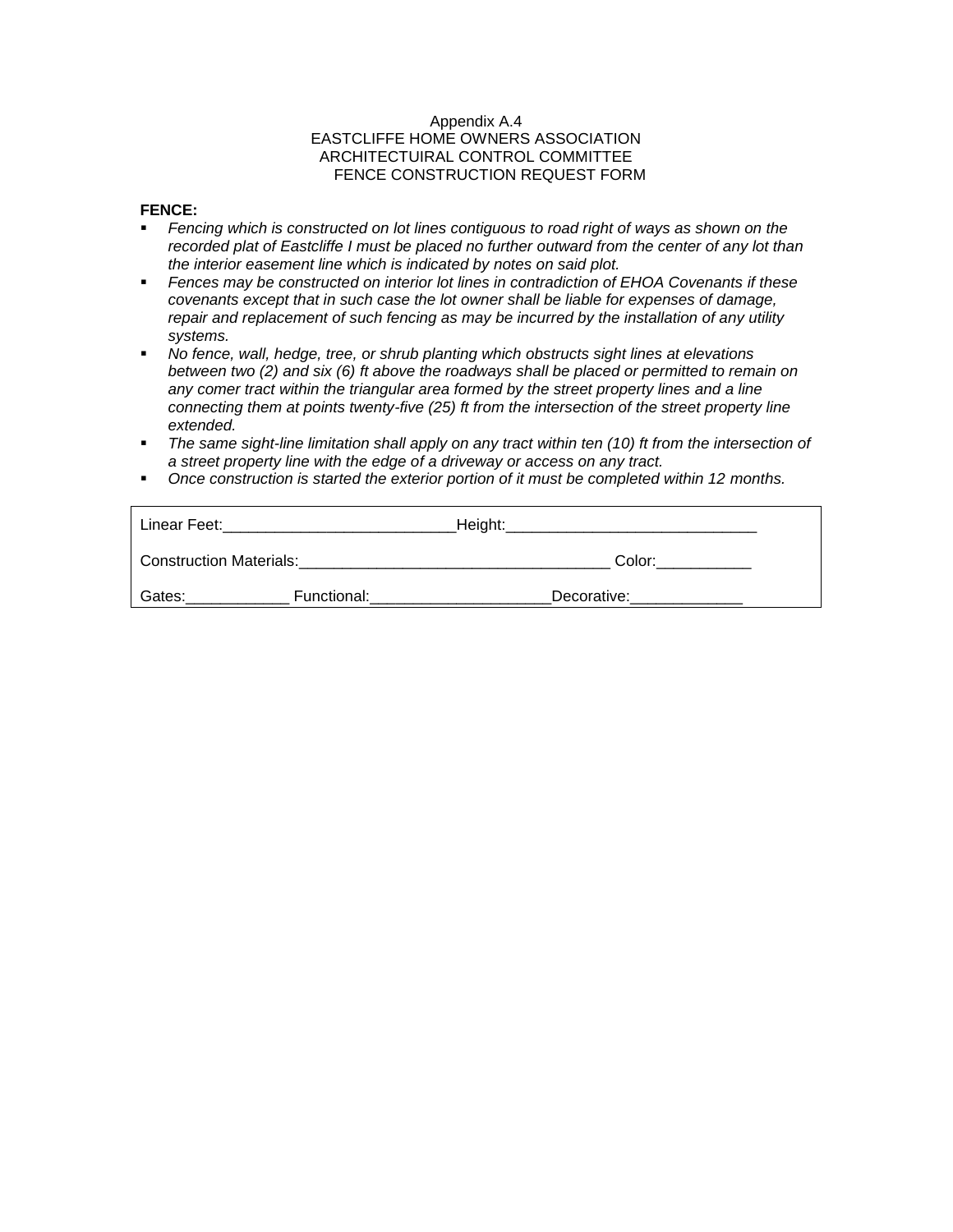## Appendix A.5 EASTCLIFFE HOME OWNERS ASSOCIATION ARCHITECTURAL CONTROL COMMITTEE STRUCTURE ADDITION CONSTRUCTION REQUEST FORM

# **STRUCTURE ADDITION:**

- *No building shall be erected nearer than one hundred (100) feet to any boundary along the street, or so that any part of said building is closer than twenty-five (25) feet to any other boundary lines of said premises. Eaves, steps, and open porches shall be considered as a part of the building.*
- *Once construction is started the exterior portion of it must be completed within 12 months.*

| Color:____________  |
|---------------------|
| Color:_____________ |
| Roof Pitch:         |
|                     |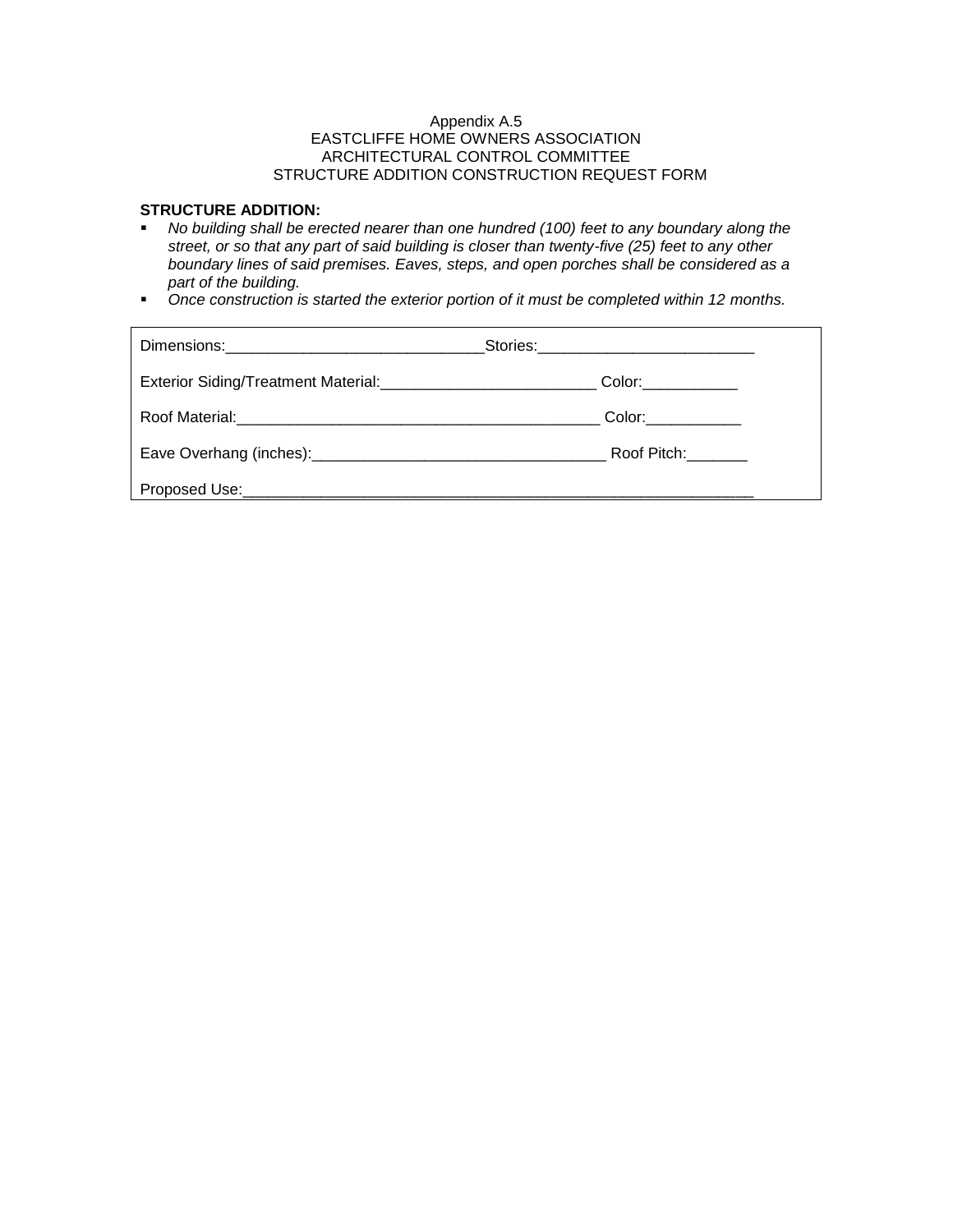## Appendix A.6 EASTCLIFFE HOME OWNERS ASSOCIATION ARCHITECTURAL CONTROL COMMITTEE SIGN REQUEST FORM

#### **SIGNAGE:**

*All signs displayed upon any of the premises or tracts must be first approved by EHOA. This Covenant does not preclude the display of realty-type signs, or small professional signs, not to exceed one (1) square foot in area per side. Eastcliffe HOA reserves the right, however, to require modification or removal of such signs if they are deemed not to be in keeping with the area and subdivision décor.*

Dimensions:\_\_\_\_\_\_\_\_\_\_\_\_\_\_\_\_\_\_\_\_\_\_\_\_\_\_\_\_\_\_\_\_\_\_\_Materials:\_\_\_\_\_\_\_\_\_\_\_\_\_\_\_\_\_\_\_\_\_\_\_\_\_

Placement on Lot:\_\_\_\_\_\_\_\_\_\_\_\_\_\_\_\_\_\_\_\_\_\_\_\_\_\_\_\_\_\_\_\_\_\_\_\_\_\_\_\_\_\_\_\_\_\_\_\_\_\_\_\_\_\_\_\_\_